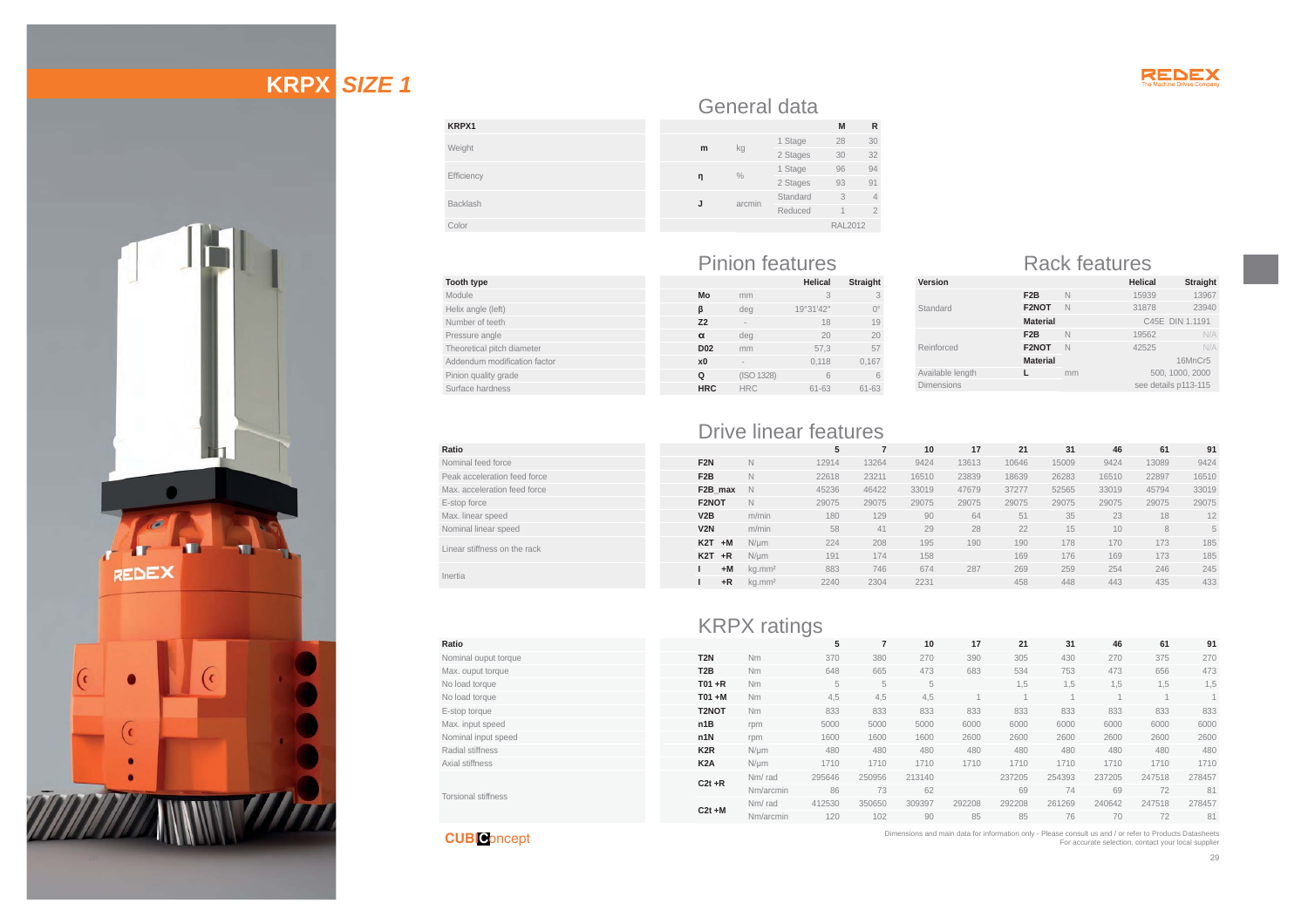

## DIMENSIONS - TYPE **M 1 stage**

## DIMENSIONS - TYPE **R 1 stage**









|   |  | IFB 140 14/24 IFB 140 28/38 IFB 200 28/38 IFB 260 28/38 |  |
|---|--|---------------------------------------------------------|--|
|   |  | 57                                                      |  |
| Е |  |                                                         |  |



\*B C D F G According to motor dimensions Tapping depth =1.5x0 thread





|                             |     | 170 |     |
|-----------------------------|-----|-----|-----|
|                             | 75  |     |     |
|                             |     |     |     |
|                             |     |     |     |
| $\phi$ 135 $^{+0.2}_{+0.1}$ |     |     |     |
| 0.1<br>$\overline{A}$       |     |     |     |
| 12 x M6                     |     |     | 152 |
| $\phi$ 120                  |     |     |     |
|                             |     |     |     |
|                             |     |     |     |
|                             |     |     |     |
|                             |     |     |     |
| $\mathcal{S}_0$             |     |     |     |
|                             | 15° |     |     |
|                             |     |     |     |



\*B C D F G According to motor dimensions Tapping depth =1.5x0 thread

Dimensions and main data for information only - Please consult us and / or refer to Products Datasheets For accurate selection, contact your local supplier